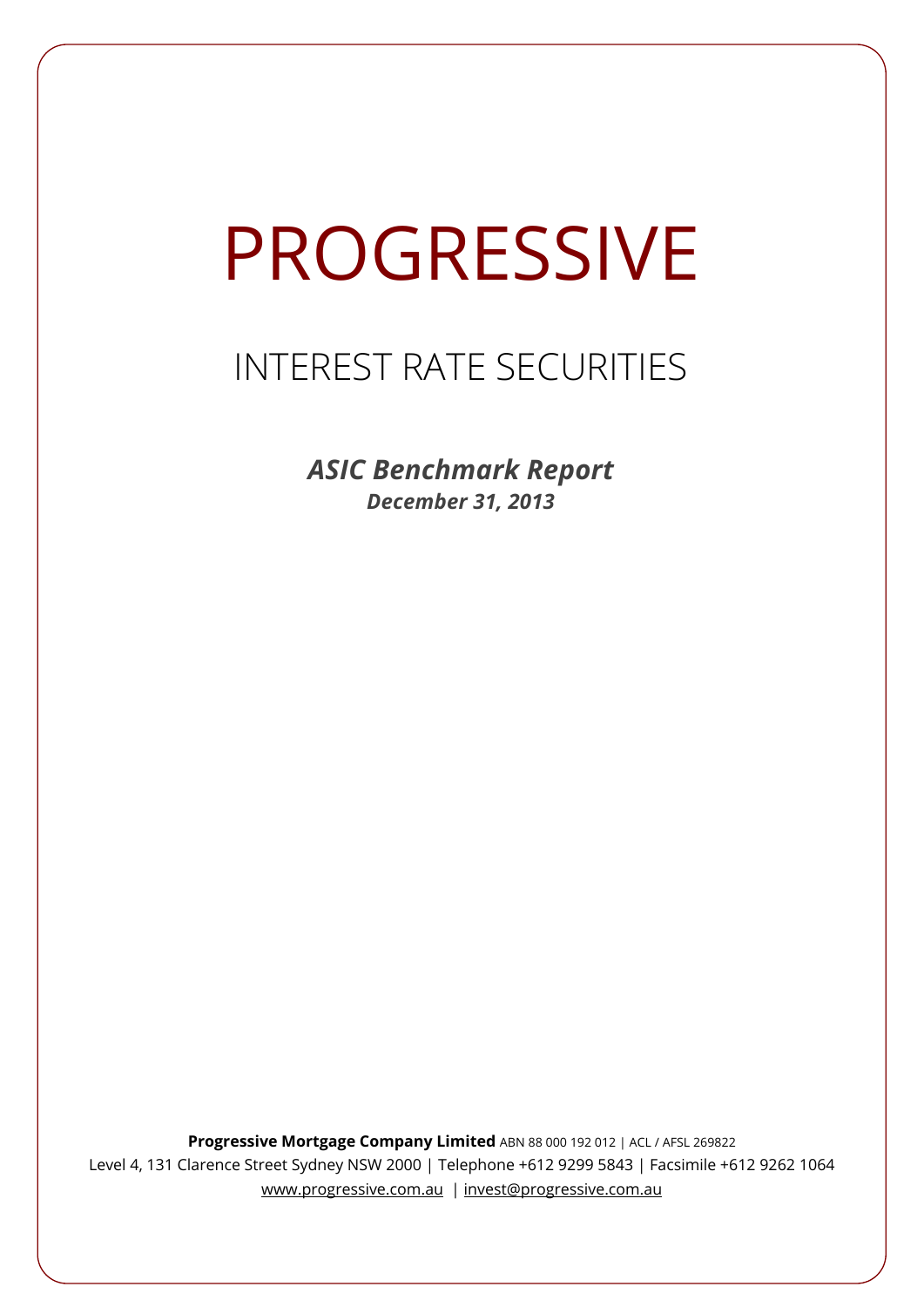### **1.1 ASIC BENCHMARKS**

| <b>Benchmark</b>                  | <b>Issuer meets</b><br>benchmark? | Refer<br>to item: |
|-----------------------------------|-----------------------------------|-------------------|
| <b>Equity Capital</b>             | Yes                               | 1.3               |
| Liquidity                         | Yes                               | 1.4               |
| Rollovers                         | Yes                               | 1.2               |
| Debt Maturity                     | Yes                               | 1.5               |
| Loan Portfolio                    | Yes                               | 1.6               |
| <b>Related Party Transactions</b> | Yes                               | 1.7               |
| Valuations                        | Yes                               | 1.8               |
| Lending Principles                | Yes                               | 1.9               |

#### *Table 1 – ASIC Regulatory Guide 69 Benchmarks*

Table 1 lists the ASIC Regulatory Guide 69 benchmarks applicable to unlisted note issues and whether they are met for this reporting period and where they are referred to in this report.

#### **1.2 ROLLOVERS BENCHMARK – RENEWAL ON MATURITY**

Progressive meets the ASIC Rollovers benchmark by making the following disclosures. On or about the maturity of a fixed term investment, a written notice is sent to the Investor:

- Inviting the investor's instructions for reinvestment:
- Advising the current interest rates applying to our investment options; and
- Informing availability of the current Prospectus and any other relevant disclosure.

If no instructions are received we assume the investor wishes to reinvest under the same terms at the then current rate.

If an investment is not renewed, interest will cease at the expiration of the term and the money will be repaid to the investor in the prescribed manner within one working day of such advice.

## **1.3 EQUITY CAPITAL BENCHMARK**

Progressive follows the ASIC Equity Capital benchmark whereby a minimum 8% *equity ratio* (total equity/(total equity + total liabilities)) is maintained to ensure prudent capitalisation of its mortgage financing business; and if and when more than a minor part of lending were to be directly or indirectly for property development this minimum ratio would increase to 20%.

At December 31, 2013 Progressive's *equity ratio* was 12.82% and 6.53% of its lending was related to property development.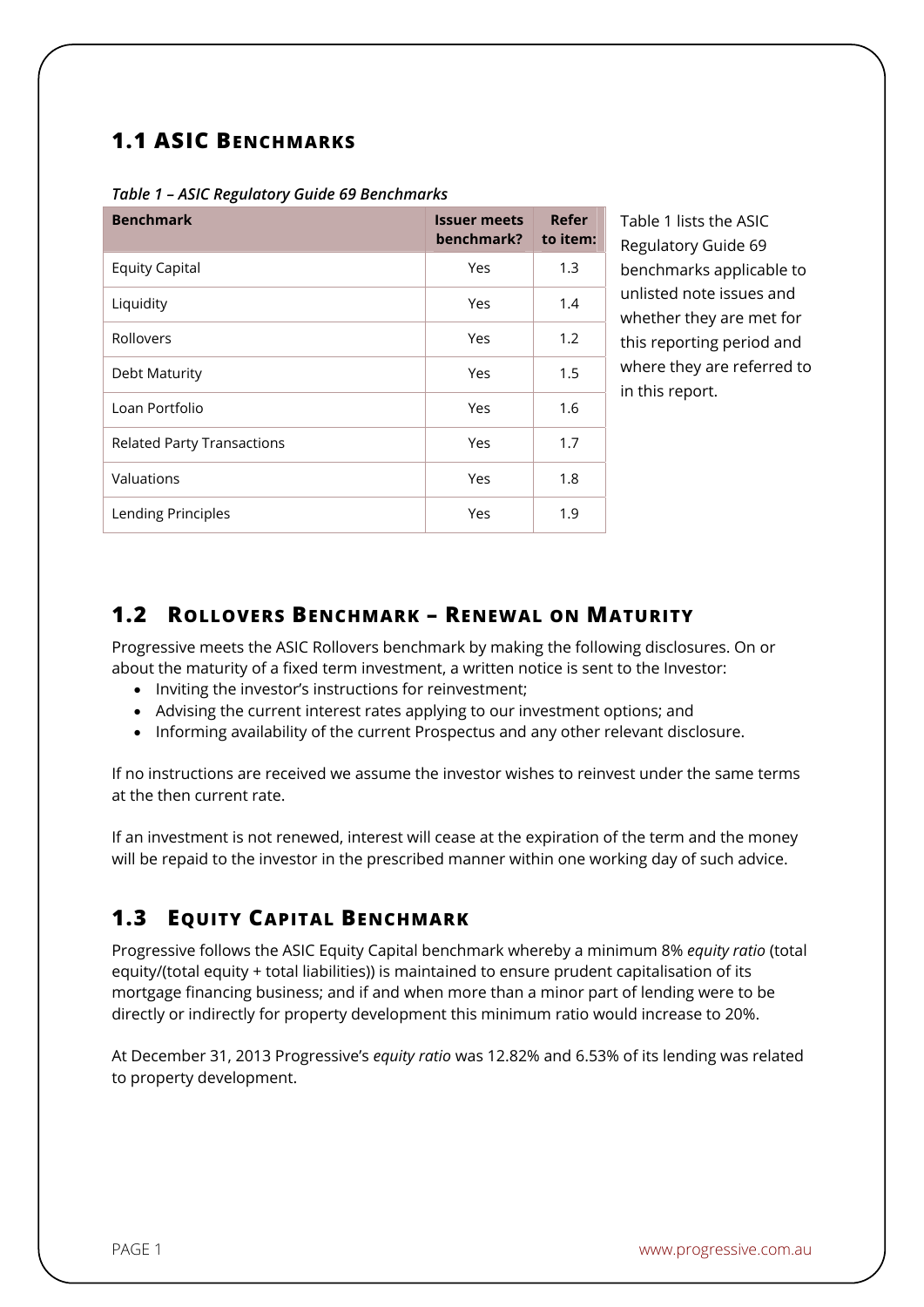#### **1.4 LIQUIDITY BENCHMARK**

Progressive meets the ASIC Liquidity benchmark which requires that a cash balance be maintained on a rolling basis at least equal to its estimated cash requirement for the next 3 months.

At December 31, 2013 Progressive's:

- Cash balance requirement assuming a rollover rate of 90% of fixed term investments and retention of 91% of no fixed term investments was \$1,014,997.
- Cash balance requirement would have been \$4,373,270 if the rollover and retention rates were 20% less than the actual rates experienced for the prior 3 months (90% and 96% respectively).
- Actual available cash balance was \$51,790,646

Progressive ensures that assets maturing within 1 year are always at least equal to liabilities maturing within 1 year (see Table 2). This balancing of maturities is aided by a policy that all mortgage loans other than loans regulated under the *National Consumer Credit Protection Act 2009* ('Credit Code' loans) are subject to recall after 3 years.

#### **1.5 DEBT MATURITY BENCHMARK**

To meet the ASIC Debt Maturity disclosure benchmark, a maturity profile of amounts owing to Investors and other interest-bearing liabilities appears below in Table 2. Included in liabilities payable within 3 months are variable rate no-fixed-term investments for which the investment terms and conditions provide for an orderly repayment in sequence out of funds available.

| <b>Matures:</b>  | <b>Cash and Term</b><br><b>Deposits</b><br>\$ | <b>Loans Subject</b><br>to Recall and/or<br><b>Expiring</b><br>\$ | <b>Interest-Bearing</b><br><b>Liabilities</b><br>S |
|------------------|-----------------------------------------------|-------------------------------------------------------------------|----------------------------------------------------|
| Within 3 Months  | 20,762,203                                    | 16,608,704                                                        | 43,912,123                                         |
| $3 - 12$ Months  | 30,323,281                                    | 2,032,306                                                         | 9,714,252                                          |
| $1 - 3$ Years    |                                               | 1.044.914                                                         | 8,123,271                                          |
| Totals           | 51,085,484                                    | 19,685,924                                                        | 61,749,646                                         |
| Av Interest Rate | 3.84%                                         | 6.14%                                                             | 4.17%                                              |

*Table 2 - Maturities at December 31, 2013*

### **1.6 LOAN PORTFOLIO BENCHMARK**

To meet the ASIC Loan Portfolio disclosure benchmark, details of Progressive's current loan portfolio and related policies are set out in Tables 2, 3.1, 3.2, 3.3 and 3.4, and the policies applied by Progressive in the origination and management of mortgage assets are as follows:

- All loans are secured by registered mortgage over real estate which is assessed to be readily saleable or income earning.
- Loans are made within New South Wales and the Australian Capital Territory and predominantly within the greater Sydney Metropolitan area.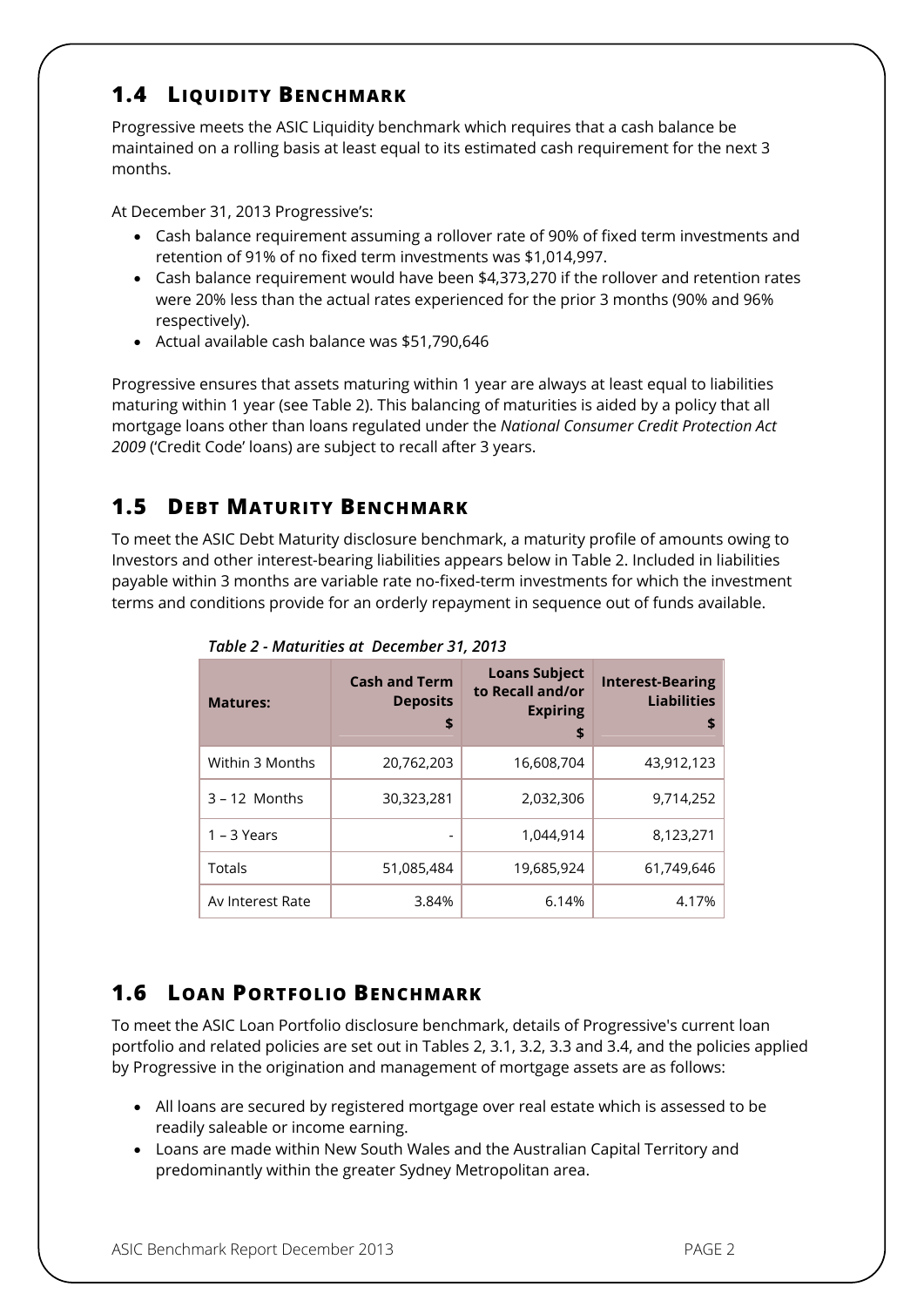- All securities are valued by independent experienced valuers.
- Loans can be made to natural persons, companies or a trust provided they are not associates of Progressive.
- All mortgage loans other than Credit Code loans are subject to full repayment on written notice no later than three years from execution.
- Not more than 10% of total loan funds can be advanced to any one borrower.
- Experienced officers of Progressive appraise all loan proposals. No loan is made without:
	- the written consent of the loans manager and a director of the Company;
		- a valuer's certificate;
		- a solicitor's certificate that the title is in order;
		- a registrable mortgage; and
		- satisfactory proof that the property to be mortgaged has been insured.
- Loans that require loan insurance are not made.
- Loans are closely monitored for performance. Daily exceptions reports are generated to identify any accounts requiring maintenance such as insurance renewal, a review of interest rates or follow up on late payment.
- Loans in default or arrears are considered on an individual basis. Reasonable proposals for the borrower to normalise the account are allowed and scope for restructuring the loan is investigated. When the loan is clearly no longer viable it will be called in and any actions thereafter necessary for recovery taken.

| <b>Security</b>          | Number<br>Loans | <b>Outstanding</b><br>Value<br>Loans | Weight | Security<br>Valuation | Loan/<br>Ratio<br><b>Actual</b><br>Value | $\frac{6}{1}$<br>Maximum<br>S<br>Va<br>Ratio<br>oan |
|--------------------------|-----------------|--------------------------------------|--------|-----------------------|------------------------------------------|-----------------------------------------------------|
| Owner-Occupied Homes     | 51              | 11,262,538                           | 57.2%  | 38,388,500            | 29.3%                                    | 80%                                                 |
| <b>Rental Property</b>   | 23              | 7,142,738                            | 36.3%  | 20,717,000            | 34.4%                                    | 80%                                                 |
| Construction/Development | 1               | 1,280,648                            | 6.5%   | 4,800,000             | 26.7%                                    | 70%                                                 |
| <b>Totals</b>            | 75              | 19,685,924                           | 100%   | 63,905,500            | 30.8%                                    | 80%                                                 |
| Averages                 |                 | 262,479                              |        | 852,073               | 30.8%                                    |                                                     |

*Table 3.1 – Loans at December 31, 2013 - Valuations and Securities*

*Table 3.2 – Loans at December 31, 2013 - Loan Distribution – Sydney Regions* 

| <b>Region</b> | West<br>Inner | Southern | East<br>and<br>City | 5<br>$\overline{O}$<br>Shore<br>Ž<br>Upper | <b>Itside</b><br>Sydney<br>$\Omega$ | nterbur<br>nksto<br>Ba<br>ී | 듭<br>$\overline{2}$<br>ore<br>$\tilde{\overline{5}}$<br>ğ<br>۰ | West | North West | hern<br>S<br>e<br>ပ<br><b>North</b><br>Bea | West<br>uth<br><u>g</u> | Total |
|---------------|---------------|----------|---------------------|--------------------------------------------|-------------------------------------|-----------------------------|----------------------------------------------------------------|------|------------|--------------------------------------------|-------------------------|-------|
| <b>Number</b> | 10            | 11       | 12                  | 8                                          | 6                                   | 8                           | 5                                                              | 5    | 3          |                                            |                         | 75    |
| Weight        | 20 %          | 25 %     | 20 %                | 3 %                                        | 10 %                                | 4 %                         | 4 %                                                            | 6 %  | 4 %        | 2 %                                        | 2 %                     | 100%  |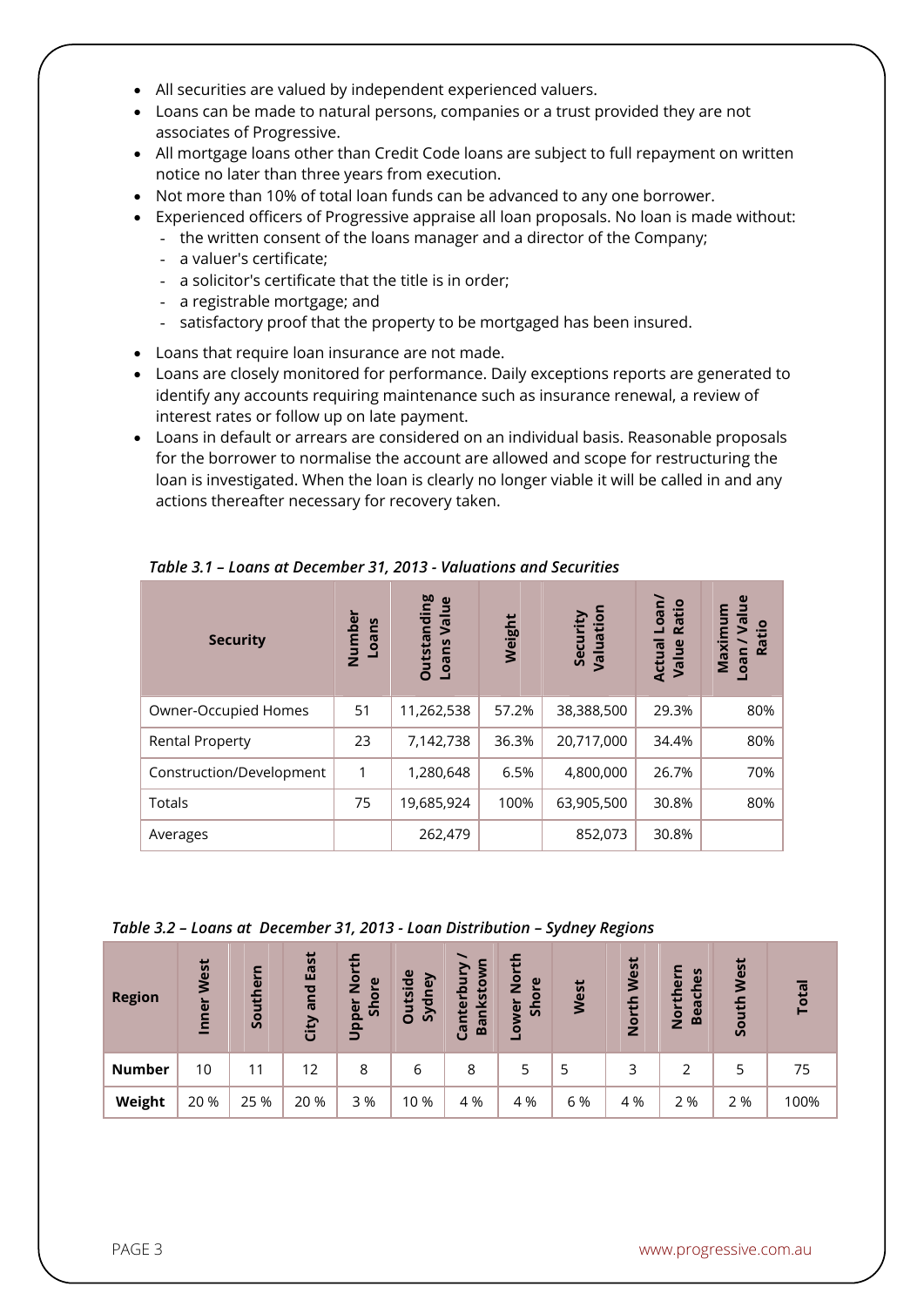| <b>Type of Loan or Security</b>                                            | Number          | <b>Outstanding</b><br>Loans value<br><b>Total</b> | Weight      | Valuation<br>Security | Loan/Value<br>Ratio |
|----------------------------------------------------------------------------|-----------------|---------------------------------------------------|-------------|-----------------------|---------------------|
| <b>Business Purpose Loans</b>                                              | 33              | 13,861,008                                        | 70.4%       | 38,822,651            | 35.7%               |
| Residential Investment Loans                                               | 10 <sup>1</sup> | 1,662,681                                         | 8.5%        | 5,317,632             | 31.3%               |
| Personal Purpose Loans                                                     | 32              | 4,162,236                                         | 21.1%       | 19,268,217            | 21.6%               |
| Loans secured or part secured by second mortgages                          | $\Omega$        | $0*$                                              | $\Omega$    | 0#                    | N/A                 |
| Loans more than 30 Days In Arrears                                         | 0               | 0                                                 | $\mathbf 0$ | $\Omega$              | N/A                 |
| Loans Impaired and Renegotiated Loans                                      | $\mathbf 0$     | 0                                                 | $\Omega$    | $\Omega$              | N/A                 |
| Loans Subject to Legal Proceedings                                         | $\mathbf 0$     | 0                                                 | $\Omega$    | $\Omega$              | N/A                 |
| Loans to 10 largest borrowers                                              | 10              | 9,603,828                                         | 48.8%       | 20,990,000            | 45.8%               |
| Properties of 5% or more of total property assets                          | $\overline{0}$  | N/A                                               | N/A         | N/A                   | N/A                 |
| Loans to related parties (Progressive does not lend<br>to related parties) | $\overline{0}$  | N/A                                               | N/A         | N/A                   | N/A                 |

#### *Table 3.3 - Loans at December 31, 2013 – Loan Purpose and Other Portfolio Details*

\* Loan amount not covered 1.5 times by first registered mortgage; # security values after deducting first mortgage loan amount

|  |  |  | Table 3.4 - Loans at  December 31, 2013 – Loans of 5% or More of Total Loan Book Value (Weight) |
|--|--|--|-------------------------------------------------------------------------------------------------|
|--|--|--|-------------------------------------------------------------------------------------------------|

| Loan <sub>1</sub>       |                                                                                              |           |  |  |  |
|-------------------------|----------------------------------------------------------------------------------------------|-----------|--|--|--|
| Loan Value              |                                                                                              | 1,536,514 |  |  |  |
| Type of Loan            | <b>Business Purpose</b>                                                                      |           |  |  |  |
| Securities              | 1) Owner-Occupied Home                                                                       | 2,400,000 |  |  |  |
| Security Valuation      | Total:                                                                                       | 2,400,000 |  |  |  |
| Loan / Value Ratio      |                                                                                              | 64.02%    |  |  |  |
| Weight                  |                                                                                              | 7.81%     |  |  |  |
| <b>Security Details</b> | 1) Fine executive house with deep water frontage in Southern Sydney.                         |           |  |  |  |
| Valuation details       | 1) Independent valuation dated October 2005 based on sales evidence and market<br>conditions |           |  |  |  |

Continued overleaf....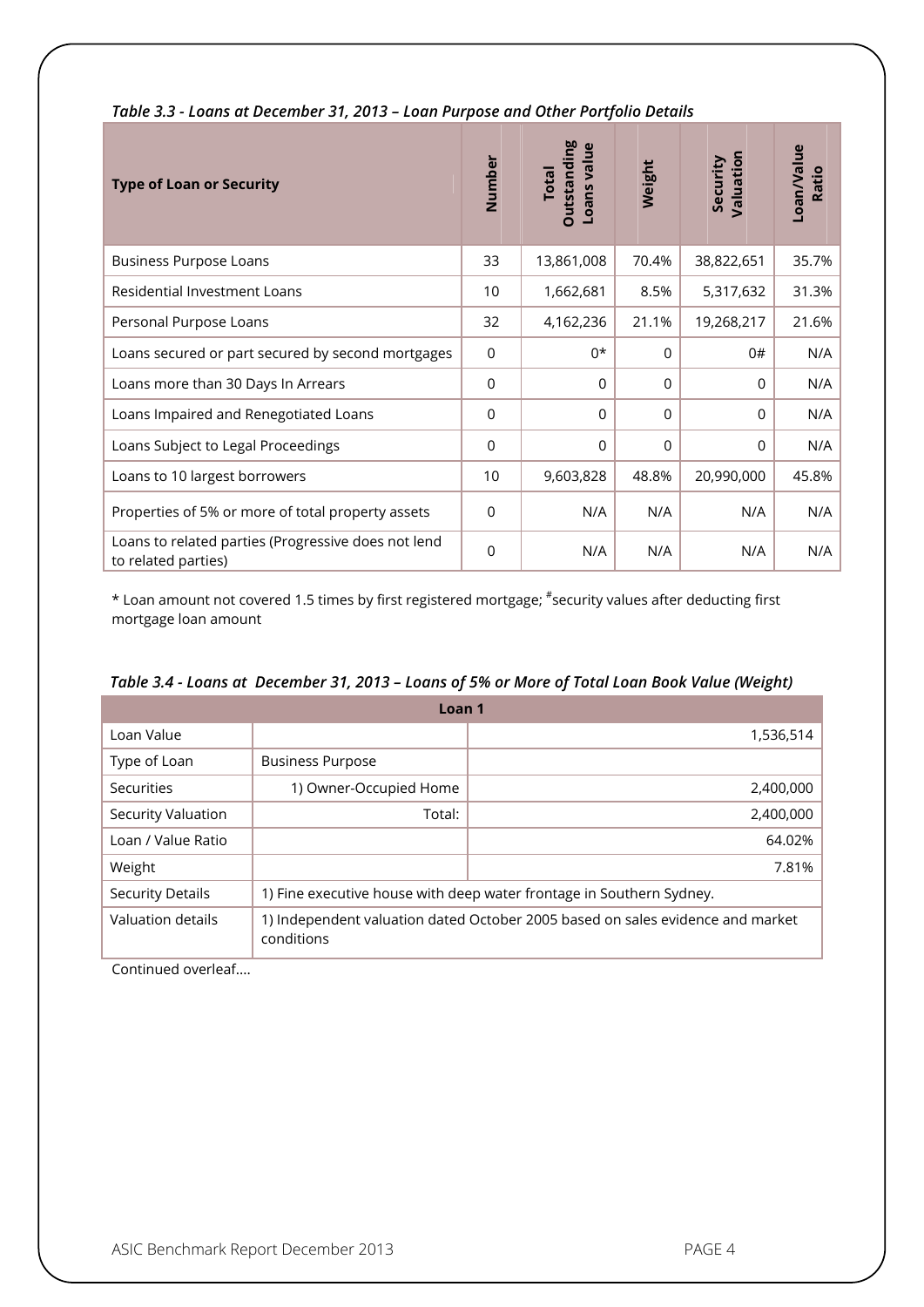| Table 3.4 - Loans at  December 31, 2013 – Loans of 5% or More of Total Loan Book Value (Weight) |  |  |  |  |  |
|-------------------------------------------------------------------------------------------------|--|--|--|--|--|
|-------------------------------------------------------------------------------------------------|--|--|--|--|--|

| Loan <sub>2</sub>         |                                                                                                                                                                |           |  |  |  |
|---------------------------|----------------------------------------------------------------------------------------------------------------------------------------------------------------|-----------|--|--|--|
| Loan Value                |                                                                                                                                                                | 1,280,648 |  |  |  |
| Type of Loan              | <b>Property Development</b>                                                                                                                                    |           |  |  |  |
| Securities                | 1) Land and Improvements                                                                                                                                       | 4,800,000 |  |  |  |
| <b>Security Valuation</b> | Total:                                                                                                                                                         | 4,800,000 |  |  |  |
| Loan / Value Ratio        |                                                                                                                                                                | 26.68%    |  |  |  |
| Weight                    |                                                                                                                                                                | 6.51%     |  |  |  |
| <b>Security Details</b>   | 1) Five two-storey townhouses with parking in Sydney Inner West, 60% complete.                                                                                 |           |  |  |  |
| Valuation details         | 1) Independent valuation on 'as if complete' basis dated October 2013, based on off-<br>the-plan sales evidence and market conditions, less costs to complete. |           |  |  |  |
| Loan <sub>3</sub>         |                                                                                                                                                                |           |  |  |  |
| Loan Value                |                                                                                                                                                                | 1,139,515 |  |  |  |
| Type of Loan              | <b>Business Purpose</b>                                                                                                                                        |           |  |  |  |
| Securities                | 1) Owner-Occupied Home                                                                                                                                         | 1,650,000 |  |  |  |
| <b>Security Valuation</b> | Total:                                                                                                                                                         | 1,650,000 |  |  |  |
| Loan / Value Ratio        |                                                                                                                                                                | 69.06%    |  |  |  |
| Weight                    |                                                                                                                                                                | 5.79%     |  |  |  |
| <b>Security Details</b>   | 1) Two-storey 5-bedroom 3-bathroom Victorian home with period features, district<br>views and double parking in Sydney Inner West.                             |           |  |  |  |
| Valuation details         | 1) Independent valuation dated April 2013 based on sales evidence and market<br>conditions.                                                                    |           |  |  |  |

### **1.7 RELATED PARTY BENCHMARK**

Progressive meets this benchmark. Progressive does not lend to related parties.

#### **1.8 VALUATIONS BENCHMARK**

Progressive meets this benchmark:

- Real estate is valued on an "as is" and (for development property) an "as if complete" basis.
- Progressive uses independent licensed valuers and ensures that no single valuer conducts more than 1/3 of its valuations. Progressive has provided to and certified to the Trustee its panel of valuers that meet requirements under the Trust Deed and ASIC's regulatory guide RG 69.
- Before any property is mortgaged a current valuation is required.
- Development loans are advanced in stages to cover completion costs based on external evidence of the progress of the development.
- New valuation of a mortgaged property is required whenever it is considered that the most recent valuation is insufficient for a new loan or further advance sought; or inadequate because of changed circumstances, for example when there is a change in interest rate or the term of the loan, or when changes to zoning or local environment or major economic events occur that potentially adversely impact property values.